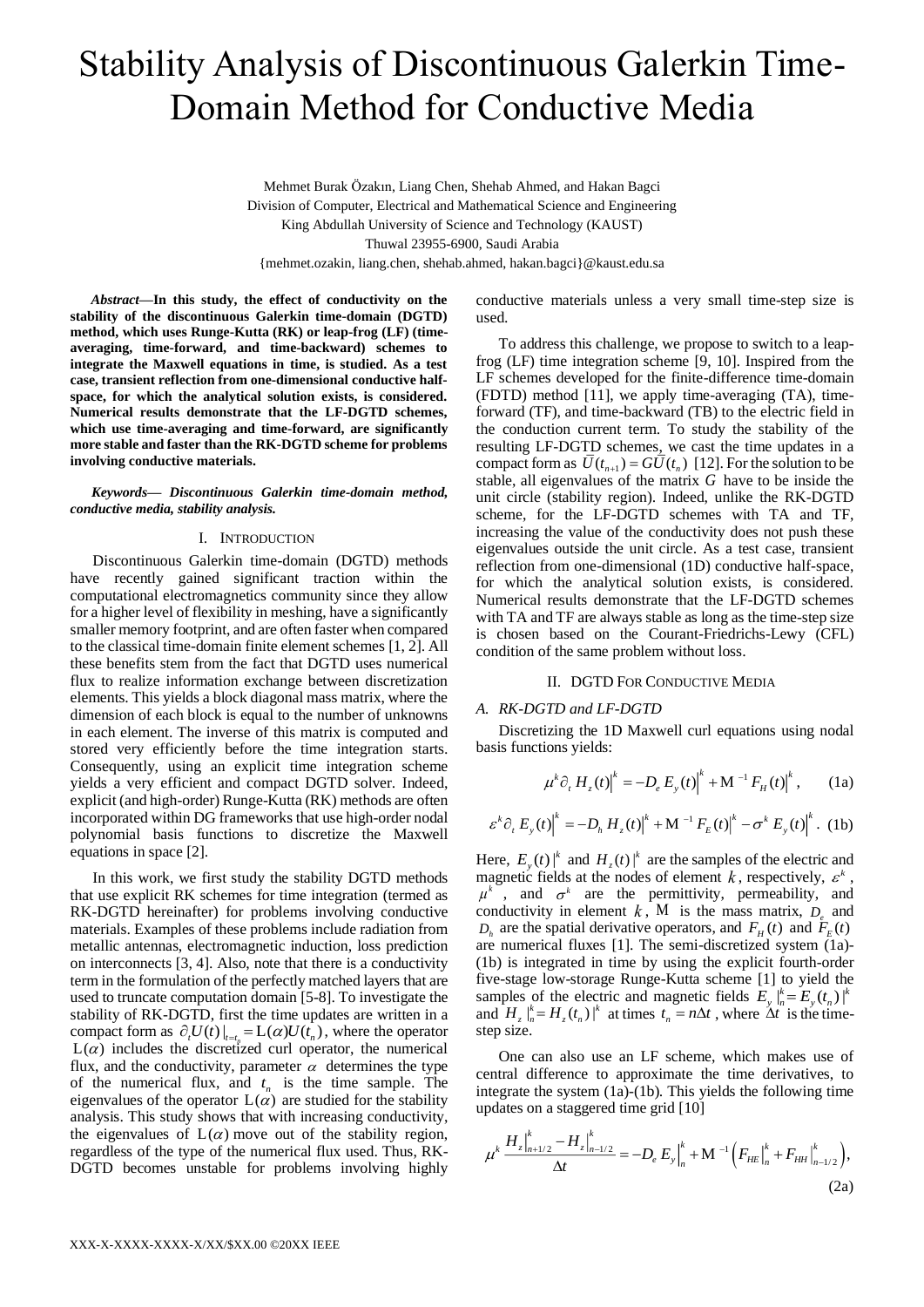$$
\varepsilon^{k} \frac{E_{y}|_{n+1}^{k} - E_{y}|_{n}^{k}}{\Delta t} = -D_{h} H_{z}|_{n+1/2}^{k} + M^{-1} \left( F_{EH}|_{n+1/2}^{k} + F_{EE}|_{n}^{k} \right) - \frac{\sigma^{k}}{2} \left( a E_{y}|_{n+1}^{k} + b E_{y}|_{n}^{k} \right). \tag{2b}
$$

In (2b), to implement TA, TF and TB schemes parameter pair  $(a,b)$  should be selected as  $(1,1)$ ,  $(2,0)$ , and  $(0,2)$ respectively. On the right hand side,  $F_{HE}$ ,  $F_{HH}$ ,  $F_{EH}$ , and  $F_{EE}$  represent the different numerical flux terms between element  $k$  and its neighbors. The system in  $(2a)-(2b)$  is used to update the electric and magnetic field samples in an iterative fashion from the known field samples at the previous time step just like it is done with the FDTD method [11].

## III. STABILITY ANALYSIS

In this section, the stability analysis of the RK-DGTD and LF-DGTD schemes for conductive media is explained briefly. The RK-updates used to integrate (1a)-(1b) are written in a compact form as [1]

$$
\partial_t U(t)\big|_{t=t_n} = L(\alpha)U(t_n),\tag{3}
$$

where  $U = [E_{v}, H_{v}]^{T}$  is the unknown vector,  $L(\alpha)$  is an  $\frac{1}{2}$  operator that includes the discretized curl operator, the numerical flux, and the conductivity, and parameter  $\alpha$ determines the type of the numerical flux. The stability of the RK-DGTD method is determined by the eigenvalues of  $L(\alpha)$ For the solution to be stable, all eigenvalues of L multiplied by the time-step size have to be inside the RK stability region [2].

In a similar way, the staggered electric and magnetic field time updates in (2a) and (2b) is written in a compact form as [12]:

$$
\overline{U}(t_{n+1}) = G\overline{U}(t_n). \tag{4}
$$

Here,  $\overline{U}(t_n) = [E_y(t_n), H_z(t_{n-1/2})]^T$  is the unknown vector, the matrix  $G = [LHS]^{-1}[RH\ddot{S}]$ , where

$$
[LHS] = \begin{bmatrix} M + a \left( \frac{\overline{\sigma}^k \Delta t}{2} \right) & \Delta t \overline{D}_h - \Delta t \overline{F}_{EH} \\ 0 & M \end{bmatrix}, \qquad (5)
$$

$$
[RHS] = \begin{bmatrix} M + \Delta t \overline{F}_{EE} - b \left( \frac{\overline{\sigma}^k \Delta t}{2} \right) & 0 \\ -\Delta t \overline{D}_e + \Delta t \overline{F}_{HE} & M + \Delta t \overline{F}_{HH} \end{bmatrix}, \quad (6)
$$

$$
k = \frac{\mathbf{M} \sigma^k}{\varepsilon^k},\tag{7}
$$

$$
\overline{D}_e = \frac{\mathbf{M} \ D_e}{\mu^k}, \ \ \overline{D}_h = \frac{\mathbf{M} \ D_h}{\varepsilon^k}, \tag{8}
$$

$$
\overline{F}_{HE} = \frac{F_{HE}}{\mu^k}, \overline{F}_{HH} = \frac{F_{HH}}{\mu^k}, \overline{F}_{EH} = \frac{F_{EH}}{\varepsilon^k}, \overline{F}_{EE} = \frac{F_{EE}}{\varepsilon^k}.
$$
 (9)

For the time updates (2a)-(2b) to be stable, all eigenvalues of *G* have to be inside the unit circle.

 $\bar{\sigma}$ 

TABLE I. MAXIMUM CFLN AND CORRESPONDING TIME-STEP SIZES AND SIMULATION TIMES FOR RK-DGTD AND LF-DGTD

|                |    | <b>CFLN</b> | $\Delta t$ [s]         | <b>Simulation Time [m]</b> |
|----------------|----|-------------|------------------------|----------------------------|
| <b>RK-DGTD</b> |    | 0.0073      | $4.03\times10^{-17}$   | 3960                       |
| <b>LF-DGTD</b> | TA | 0.28        | $1.55 \times 10^{-15}$ | 5.7                        |
|                | TF | 0.28        | $1.55\times10^{-15}$   | 5.3                        |
|                | ТB | 0.0031      | $1.71\times10^{-17}$   | 318.2                      |



Fig. 1. Eigenvalues of RK-DGTD and LF-DGTD schemes and the stability regions.

#### IV. NUMERICAL RESULTS

In this section, as a test case, transient reflection from 1D conductive half-space is studied. The problem space consists of two half spaces: free space (of length  $42\mu$ m) and highly electrically conductive material (of length  $138\mu$ m) with conductivity 10<sup>6</sup> S/m. A monochromatic plane wave with frequency 1GHz is located in the free space and waves propagate only towards the conductive medium. The excitation is applied for a duration of ten periods. Note that the skin depth of the conductive medium at 1GHz is 15.9µm. To resolve the skin depth accurately, the discretization element length is selected as  $1.66 \mu m$ , which yields a total of 30 elements in the whole computation domain. The order of basis functions is three. The first order absorbing boundary condition (which is exact in 1D) is used at outer boundaries of the computation domain.

Several simulations are carried out to find the maximum CFL number (CFLN) of RK-DGTD and LF-DGTD with TA, TF, and TB. These values are presented in Table I. Table I also present the corresponding values of  $\Delta t$  and the computation times. The eigenvalues of  $L$  and  $G$  are computed using these values of  $\Delta t$  (Fig. 1). These results show that LF-DGTD with TA and TF use the largest time step size and consequently has the shortest simulation time.

To demonstrate the accuracy of the DGTD schemes, numerical results are compared with results obtained using closed form expressions [13]. First, we select an observation point in the conductive half space  $(90 \mu m)$  away from interface). Electric field computed using the DGTD schemes at this point match very well with the analytical solution as shown in Fig. 2.